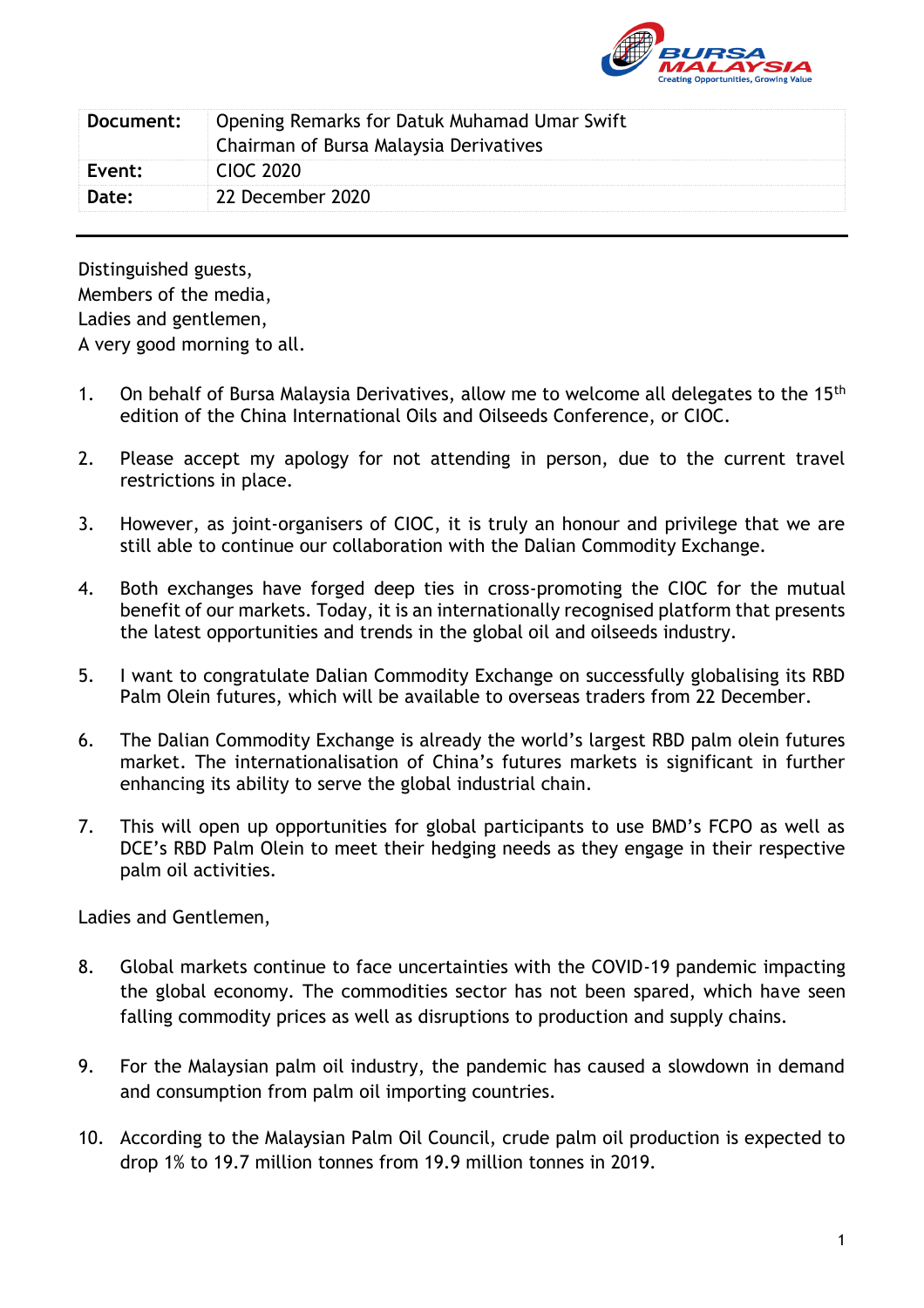

- 11. The 2020 end-of-year closing stock levels are forecasted to be at 1.9 million tonnes compared to 2 million tonnes registered last year.
- 12. However, despite the challenging year, we are hopeful that exports will increase with improved demand from our traditional markets which includes China, India and the EU.
- 13. On the BMD front, I am pleased to note that trading volume at BMD continues to thrive.
- 14. As at November 2020, BMD traded a total of 13.5 million contracts or 337.5 mil MT which is approximately 17 times Malaysia production, and 4.5 times global production.
- 15. For the same period, BMD also recorded a total trading volume of 13.1 million contracts for FCPO. On a year to date basis, this represented a 35% increase from the same period in 2019 and is the  $2<sup>nd</sup>$  largest growth among peer exchanges in the region. FCPO continues to be a well-balanced product consisting of a 50:50 balance between institutional traders and other market participants.
- 16. We are also pleased to be recognized as the "**Exchange of the Year - Asia Pacific**" by London-based Global Investor Group at the Futures & Options World (FOW) International Awards 2020.
- 17. Collectively, these historical milestones signify the strong appeal of BMD's products to market participants as well as the trust and confidence that investors have in participating in our derivative product offerings in managing price and risk exposures.

Ladies and Gentlemen,

- 18. BMD remains committed to strengthening, developing and broadening our offerings to cater to the growing needs of the industry and provide a reliable hedging instrument against price volatilities.
- 19. In January this year, we introduced the Options on US Dollar Denominated RBD Palm Olein Futures, or "OPOL", a first-of-its-kind addition to the palm oil complex, offering users more variety of risk management tools with different risk-reward profiles.
- 20. And as part of our product strategy moving forward, we will continue to strengthen our palm oil complex suite.
- 21. Bursa Malaysia Derivatives is also undertaking a revamp of the Crude Palm Kernel Oil Futures contract or "FPKO". The revamp will be applied across five areas of enhancements which are:
	- i. Contract Grade;
	- ii. Traceability Document Requirements;
	- iii. Delivery Points;
	- iv. Daily Price Limits; and